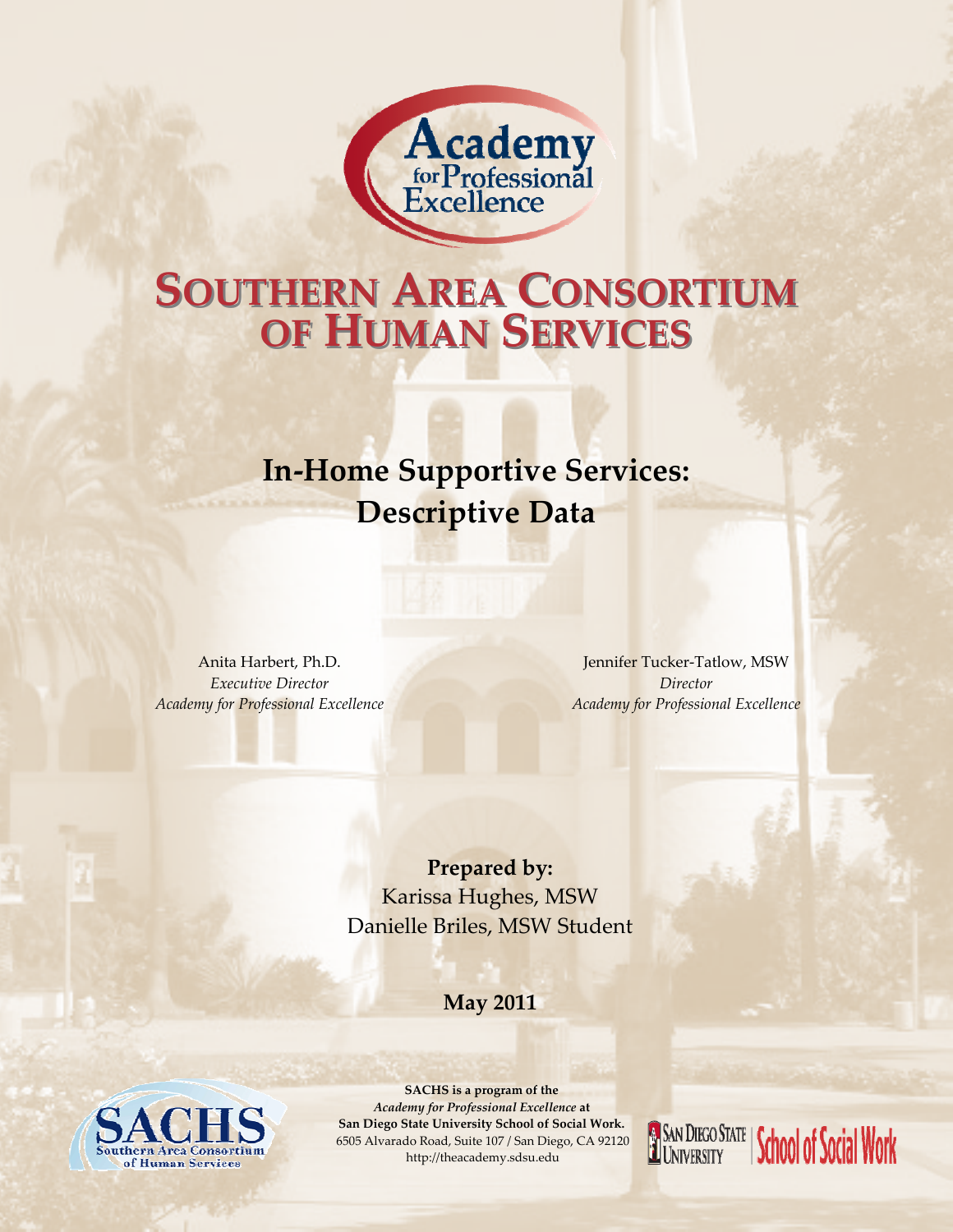#### **EXECUTIVE SUMMARY**

The Southern Area Consortium of Human Services (SACHS) has performed an analysis of the In‐Home Supportive Services (IHSS) Program data. This analysis was performed at the request of the SACHS Directors to examine changes to the IHSS Program. The information for pages 2‐10 of this report were gathered via a survey of SACHS counties in April 2011, with all counties reporting data from February 2011 (for pages 2‐8). The information for pages 11‐17 of the report are from an analysis of the following publicly available source for Calendar Years 2009 and 2010:

 CDSS In‐Home Supportive Services Summary Data (Statewide IHSS monthly statistics): http://www.cdss.ca.gov/agedblinddisabled/PG1282.htm

This report is modeled after a report presented by Terry Crockett and Joe Chelli, San Joaquin County Human Services Agency. to the Central California Area Social Services Consortium (CCASSC): http://www.csufresno.edu/swert/projects\_programs/ccassc/resources/Resources/ IHSS%20‐‐%20pps.pdf.

The report includes descriptive data in the following areas:

- Age of IHSS Recipients
- **Ethnicity of IHSS Recipients**
- Primary Language of IHSS Recipients
- Type of Aid Received
- Exit Reasons of IHSS Recipients
- Distribution of Authorized Service Hours for IHSS Recipients (SACHS Counties)
- Distribution of IHSS Provider Type For IHSS Recipients (SACHS Counties)
- Fraud Referrals in 2009 & 2010
- Average Monthly IHSS Caseload by SACHS County in 2009 & 2010
- Percent Change in Average Monthly IHSS Caseloads Between 2009 & 2010
- Average Monthly IHSS Cost per Case by SACHS County in 2009 & 2010
- Percent Increase in the Average Monthly Cost per Case Between 2009 & 2010
- Average Monthly Paid Hours per IHSS Case by SACHS County in 2009 & 2010
- Percent Increase in the Average Monthly Paid Hours per Case Between 2009 & 2010
- Average Monthly Functional Index (FI) Score by SACHS County in 2009 & 2010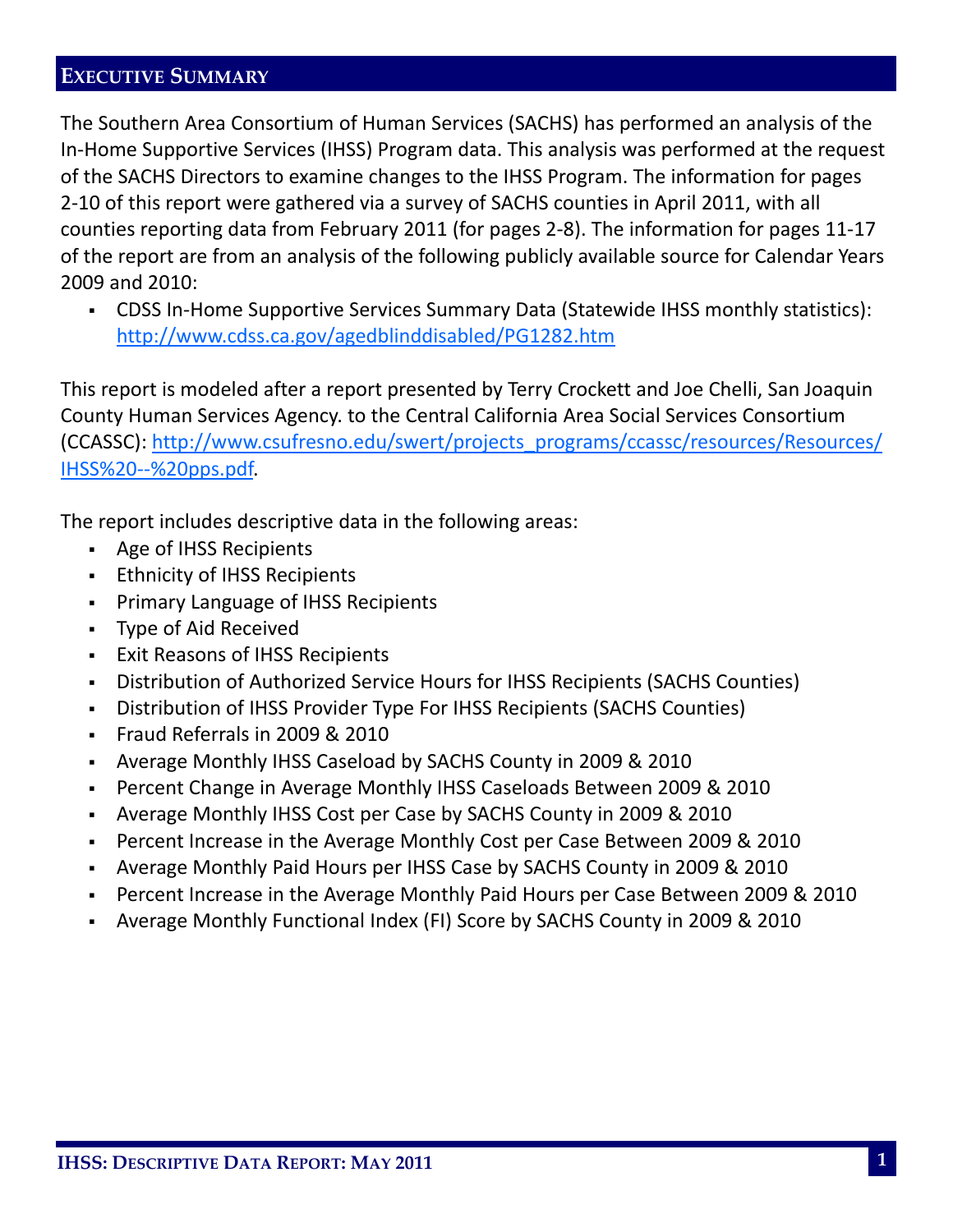### **DISTRIBUTION OF AGE GROUPS FOR IHSS POPULATION (SACHS COUNTIES)**

#### Data reported for: February 2011



84% of the IHSS Population is Over 45 Years of Age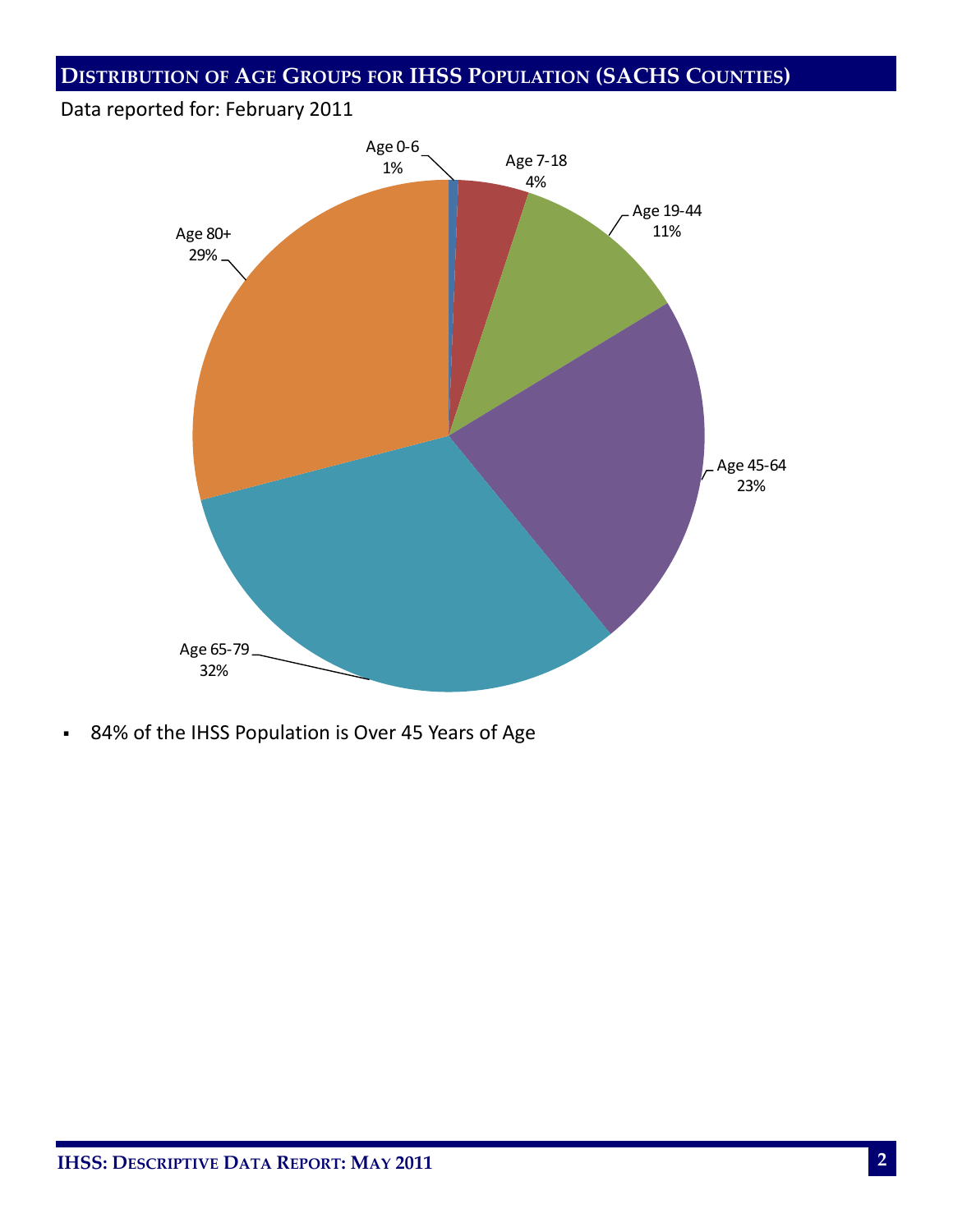**DISTRIBUTION OF ETHNICITY FOR IHSS RECIPIENTS (SACHS COUNTIES)**

#### Data reported for: February 2011



 About one‐third of all IHSS recipients are White (34%), followed by 30% Hispanic, 18% Asian or Pacific Islander, 16% Black, and less than 1% American Indian.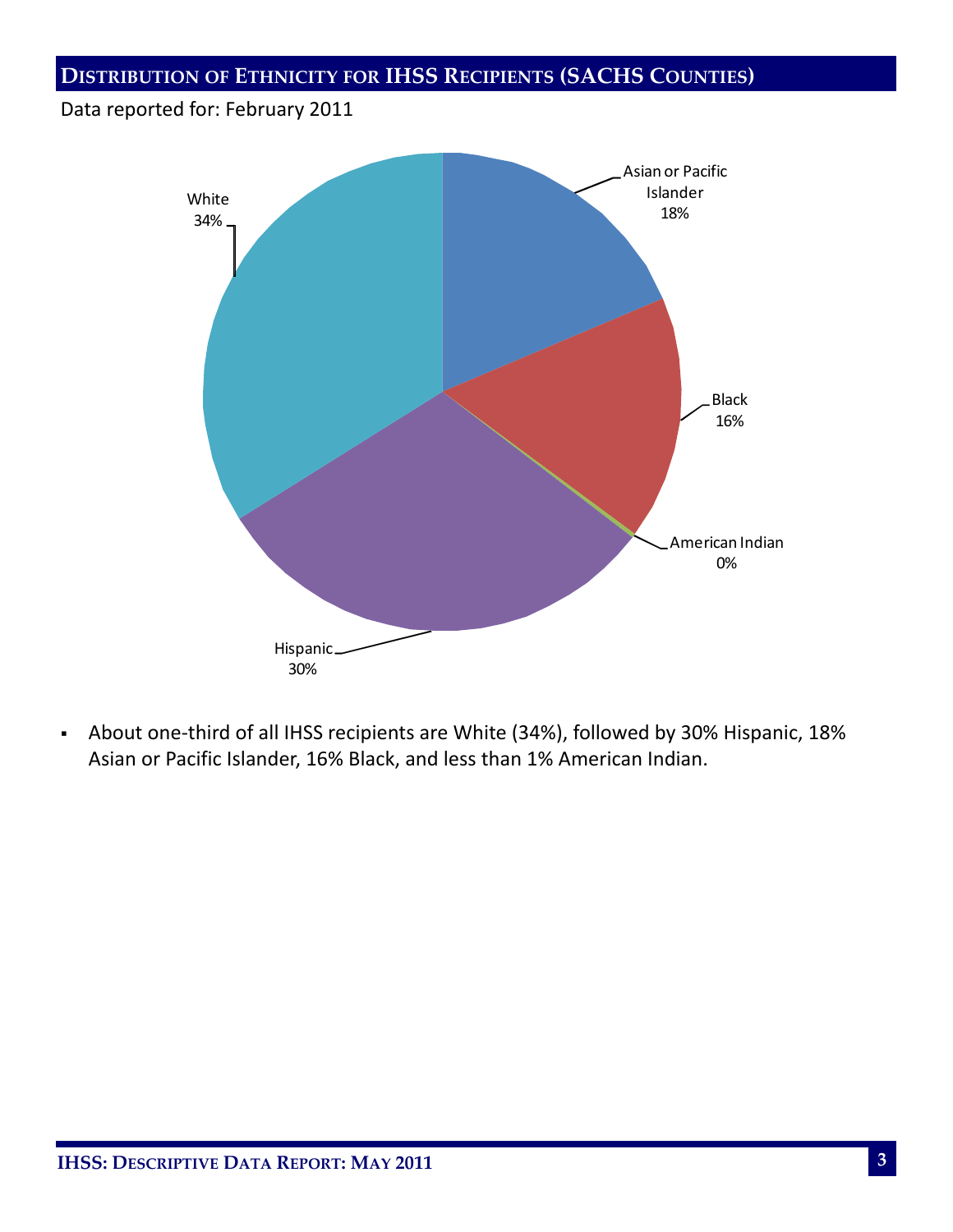#### **PRIMARY LANGUAGE BY ETHNICITY OF IHSS RECIPIENTS (SACHS COUNTIES)**

#### Data reported for: February 2011



- Forty-four percent of IHSS recipients report their primary language is English.
- All Black (100%) and most American Indian (93%) recipients indicate English as their primary language.
- Less than half of White recipients primarily speak English (43%).
- The majority of Asian and Pacific Islander (86%) and Hispanic (69%) recipients speak a primary language other than English.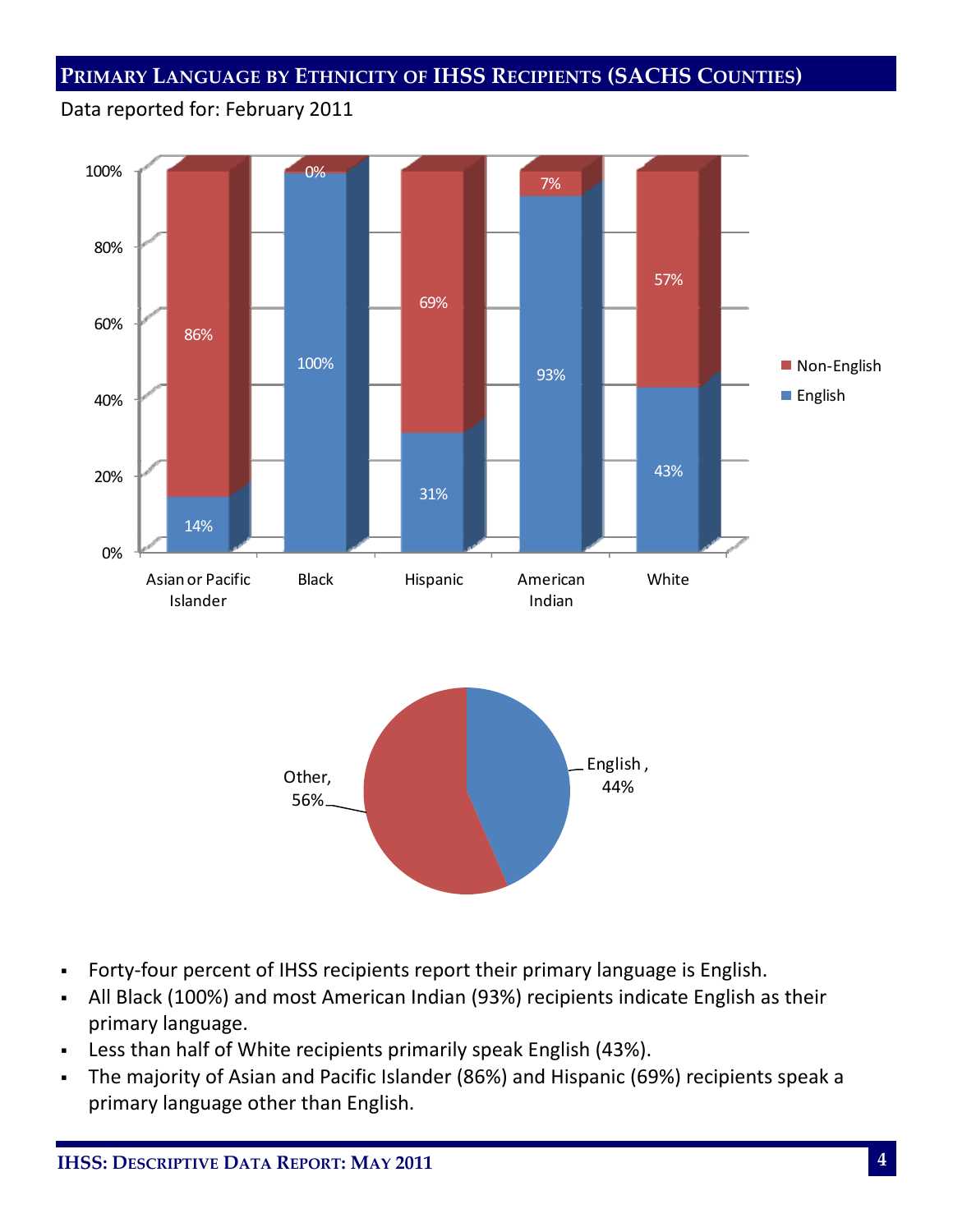#### **DISTRIBUTION OF AID TYPE FOR IHSS RECIPIENTS (SACHS COUNTIES)**

#### Data reported for: February 2011



About half of IHSS recipients are disabled (53%), 45% are aged, and 2% are blind.

#### *Notes:*

■ The aid code is the recipient's benefit category for budget, Medi-Cal, and accounting purposes, and is assigned by the county social worker at time of assessment. The aid codes are: Aged, Blind, and Disabled. It is possible for this code to change from disabled to aged during yearly assessments. An example would be a recipient who enters at age 60 is coded as 'disabled', and 6 years later (now age 66) during a yearly as‐ sessment is re-coded to 'aged'. In this report, recipients are categorized by the code assigned at time of entry (and recipients aren't in more than one category at the same time).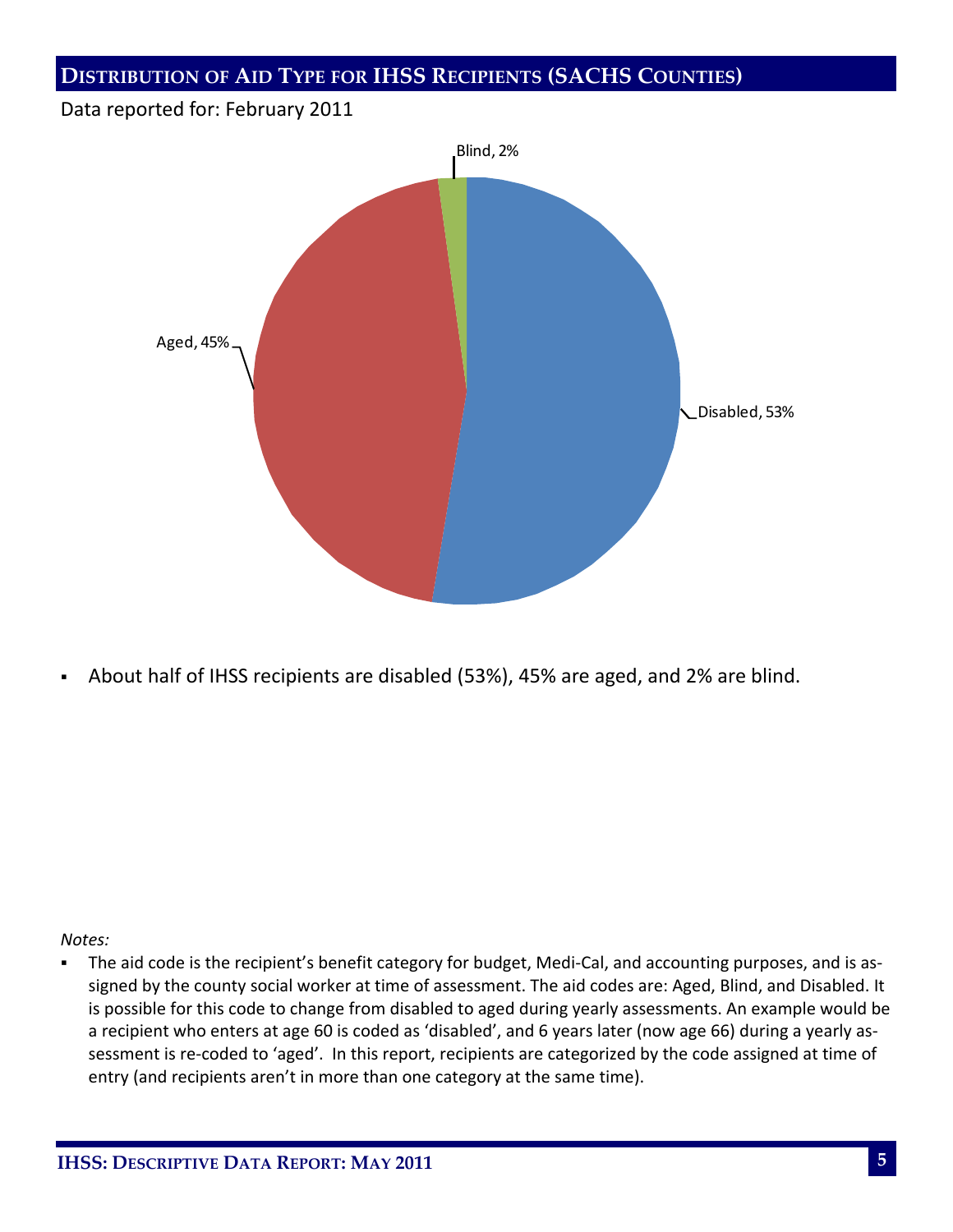#### **DISTRIBUTION OF EXIT REASONS FOR IHSS RECIPIENTS (SACHS COUNTIES)**

#### Data reported for: February 2011



 Miscellaneous exit reasons (County transfers, improper coding) account for 31% of IHSS exit reasons, followed by Deceased (23%).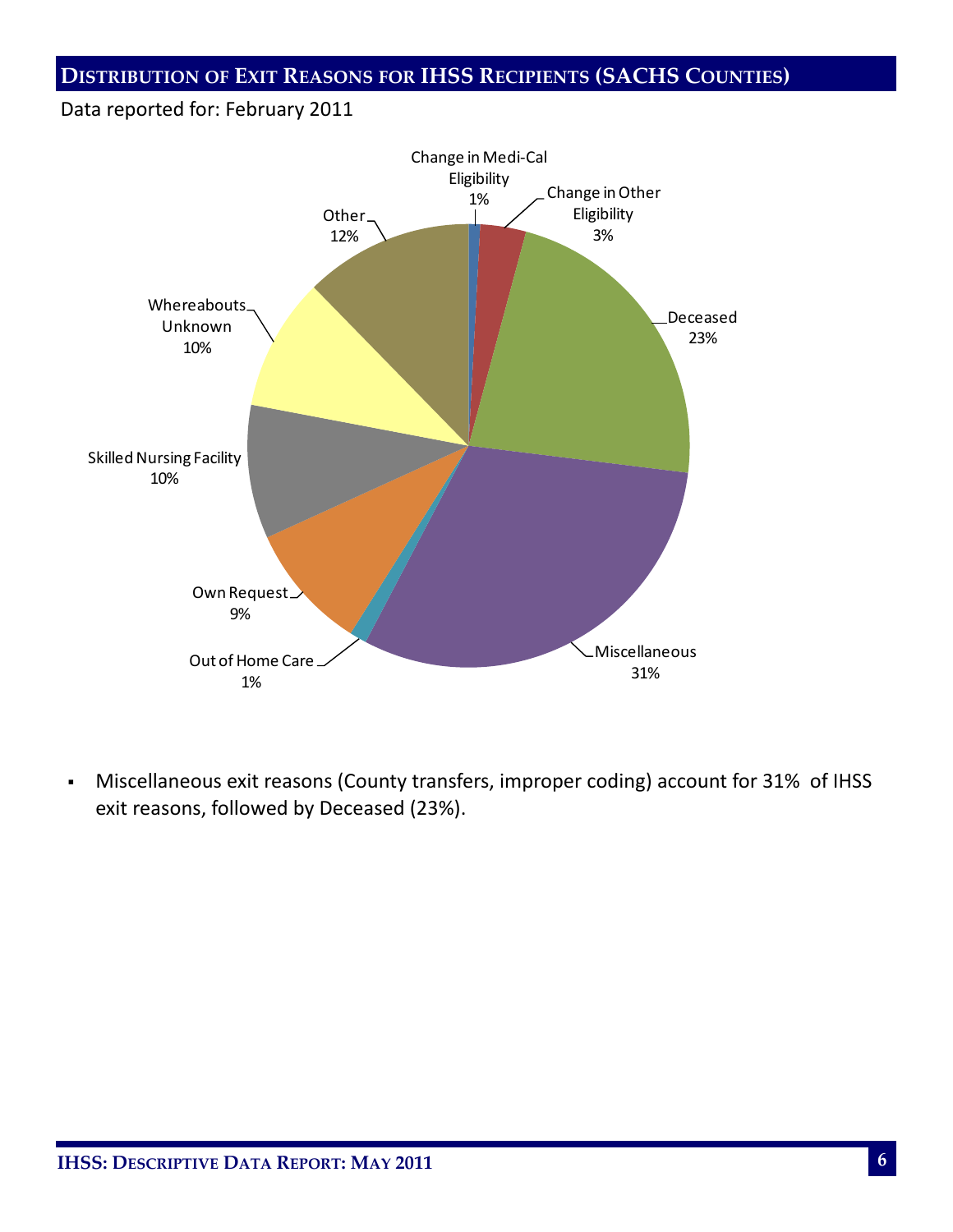#### **DISTRIBUTION OF AUTHORIZED SERVICE HOURS FOR IHSS RECIPIENTS (SACHS COUNTIES)**

#### Data reported for: February 2011



\* Includes: Housework, Meal Preparation, Meal Clean‐up, Laundry, Shopping, & Errands, Transportation and Protective Services

\*\*Includes: Bowel/Bladder, Bathing/Grooming/Oral Hygiene and Paramedical. There are others such as: Feeding, Dressing, Bed Baths, Menstrual Care, Ambulation, Transferring, Rubbing Skin, and Prosthesis Care

 Total authorized (not assessed) hours for Personal Care Services account for 57% and total authorized hours for Domestic and Related Care Services account for 43% of total IHSS Hours.

|                                                                                               | <b>Imperial</b> | <b>Los Angeles</b> | Orange | <b>Riverside</b> | San<br><b>Bernardino</b> | Santa<br><b>Barbara</b> | Ventura |
|-----------------------------------------------------------------------------------------------|-----------------|--------------------|--------|------------------|--------------------------|-------------------------|---------|
| Total % of IHSS<br><b>Hours</b> for<br>Domestic and<br><b>Related Care</b><br><b>Services</b> | 47.7%           | 45.8%              | 38.3%  | 43.2%            | 32.4%                    | 37.1%                   | 40.3%   |
| Total % of IHSS<br><b>Hours</b> for<br><b>Personal Care</b><br><b>Services</b>                | 52.3%           | 54.2%              | 61.7%  | 56.8%            | 67.6%                    | 62.9%                   | 59.7%   |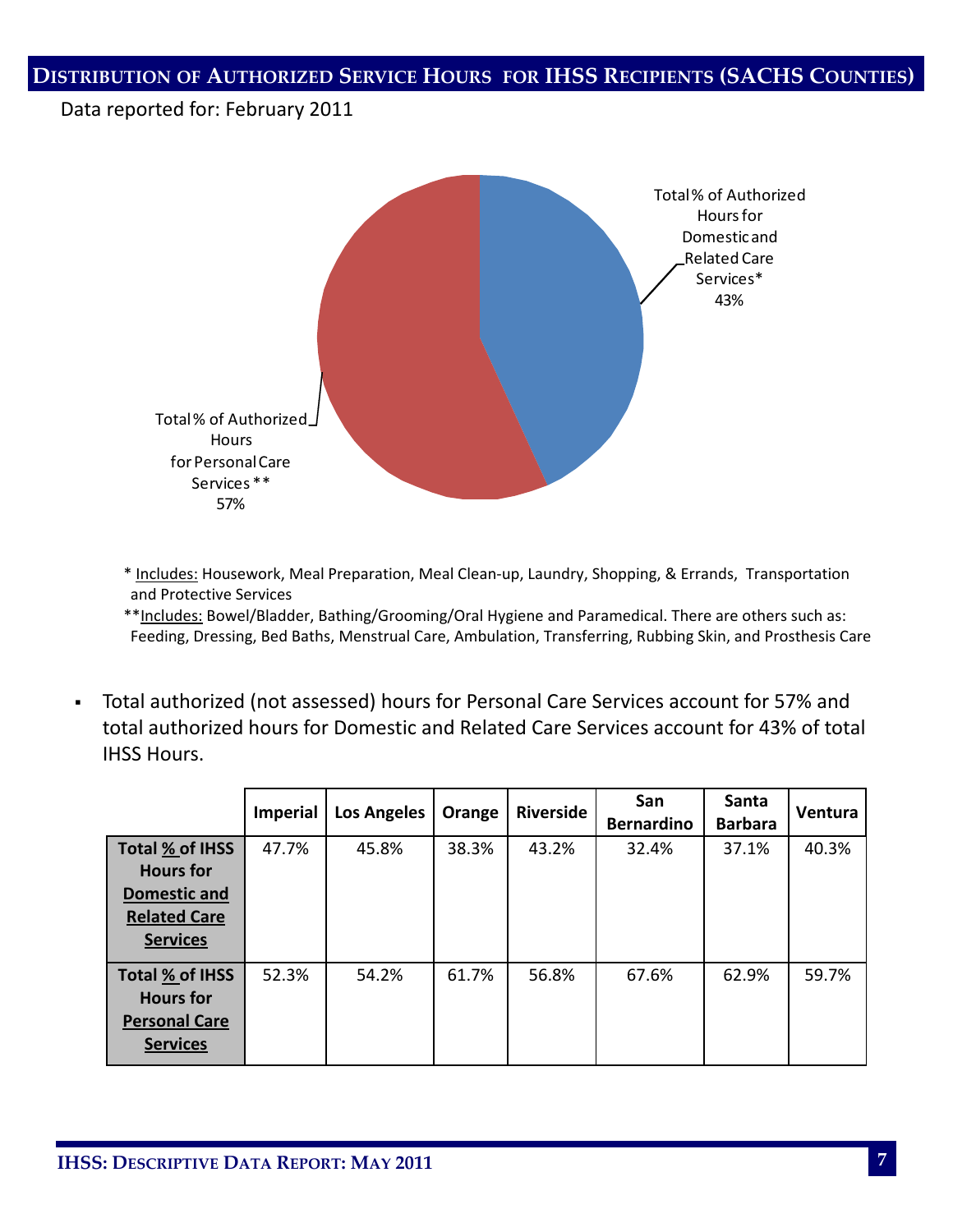### **DISTRIBUTION OF IHSS PROVIDER TYPE FOR IHSS RECIPIENTS (SACHS COUNTIES)**

# Data reported for: February 2011 Spouse or Parent Providers 14% Other Relative Providers 53% Non‐Relative Providers 33%

 Other Relative Providers account for a little more than half (53%) of the IHSS Providers, followed by 33% Non‐Relative Providers, and 14% Spouse or Parent Providers.

|                                   |                 |                    |        |                  | San               | Santa          |         |
|-----------------------------------|-----------------|--------------------|--------|------------------|-------------------|----------------|---------|
|                                   | <b>Imperial</b> | <b>Los Angeles</b> | Orange | <b>Riverside</b> | <b>Bernardino</b> | <b>Barbara</b> | Ventura |
| <b>Spouse or Parent</b>           | 17.7%           | 12.2%              | 19.8%  | 23.2%            | 22.6%             | 16.9%          | 23.5%   |
| <b>Providers</b>                  |                 |                    |        |                  |                   |                |         |
| (Spouse, Parent of Minor Child,   |                 |                    |        |                  |                   |                |         |
| Parent of Adult Child)            |                 |                    |        |                  |                   |                |         |
|                                   |                 |                    |        |                  |                   |                |         |
| <b>Other Relative Providers</b>   | 48.1%           | 54.1%              | 56.7%  | 49.3%            | 45.5%             | 34.6%          | 45.4%   |
| (Minor Child, Adult Child, Other) |                 |                    |        |                  |                   |                |         |
| Relative)                         |                 |                    |        |                  |                   |                |         |
| <b>Non-Relative Providers</b>     | 34.2%           | 33.8%              | 23.5%  | 27.5%            | 31.9%             | 48.4%          | 31.0%   |
| (Friend, Neighbor, Landlord,      |                 |                    |        |                  |                   |                |         |
| Housemate, Live-In Provider,      |                 |                    |        |                  |                   |                |         |
| Home Health Agency, Other         |                 |                    |        |                  |                   |                |         |
| Business, Other)                  |                 |                    |        |                  |                   |                |         |
|                                   |                 |                    |        |                  |                   |                |         |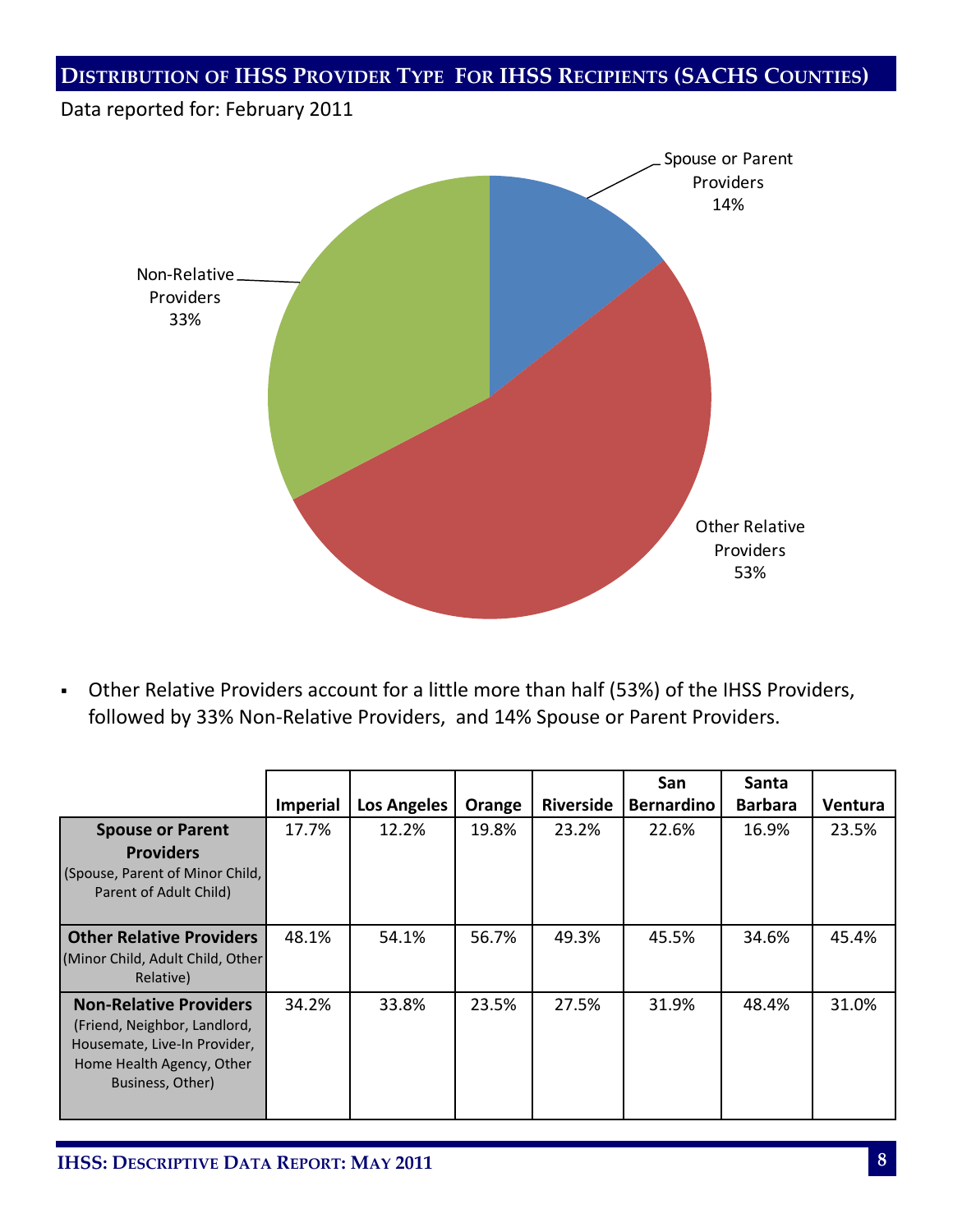#### **IHSS FRAUD REFERRALS IN CY 2009 & 2010 (BY SACHS COUNTY)**

*Imperial County*

|                                                             | 2009 | 2010 |
|-------------------------------------------------------------|------|------|
| <b>Total Number of Annual Fraud Referrals</b>               | 91   | 141  |
| Outcome of referrals*:                                      |      |      |
| <b>Total number of Unsubstantiated IHSS Fraud Referrals</b> | 5    | 14   |
| <b>Total number of Substantiated IHSS Fraud Cases</b>       | 31   | 30   |
| <b>Total number of Pending IHSS Fraud Investigations</b>    | 55   | 97   |

*Los Angeles County*

|                                                             | 2009 | 2010 |
|-------------------------------------------------------------|------|------|
| <b>Total Number of Annual Fraud Referrals</b>               | 362  | 562  |
| Outcome of referrals*:                                      |      |      |
| <b>Total number of Unsubstantiated IHSS Fraud Referrals</b> | 21   | 58   |
| <b>Total number of Substantiated IHSS Fraud Cases</b>       | 66   | 124  |
| <b>Total number of Pending IHSS Fraud Investigations</b>    | 275  |      |

*Orange County*

|                                                             | 2009 | 2010 |
|-------------------------------------------------------------|------|------|
| <b>Total Number of Annual Fraud Referrals</b>               | 118  | 725  |
| Outcome of referrals*:                                      |      |      |
| <b>Total number of Unsubstantiated IHSS Fraud Referrals</b> | 17   | 192  |
| <b>Total number of Substantiated IHSS Fraud Cases</b>       | 41   | 354  |
| <b>Total number of Pending IHSS Fraud Investigations</b>    | 60   | 179  |

*Riverside County<sup>+</sup>*

|                                                             | 2009 | 2010 |
|-------------------------------------------------------------|------|------|
| <b>Total Number of Annual Fraud Referrals</b>               | 119  | 599  |
| Outcome of referrals*:                                      |      |      |
| <b>Total number of Unsubstantiated IHSS Fraud Referrals</b> | N/A  | 58   |
| <b>Total number of Substantiated IHSS Fraud Cases</b>       | N/A  | 281  |
| <b>Total number of Pending IHSS Fraud Investigations</b>    | N/A  | 260  |

\*Outcome of the referrals received in a given year represents the status of the total referrals received for that year, and can change over time as referrals are investigated.

+ Riverside County did not have data available for the total number of unsubstantiated IHSS fraud referrals, substantiated IHSS fraud cases, or pending IHSS fraud investigations for CY 2009.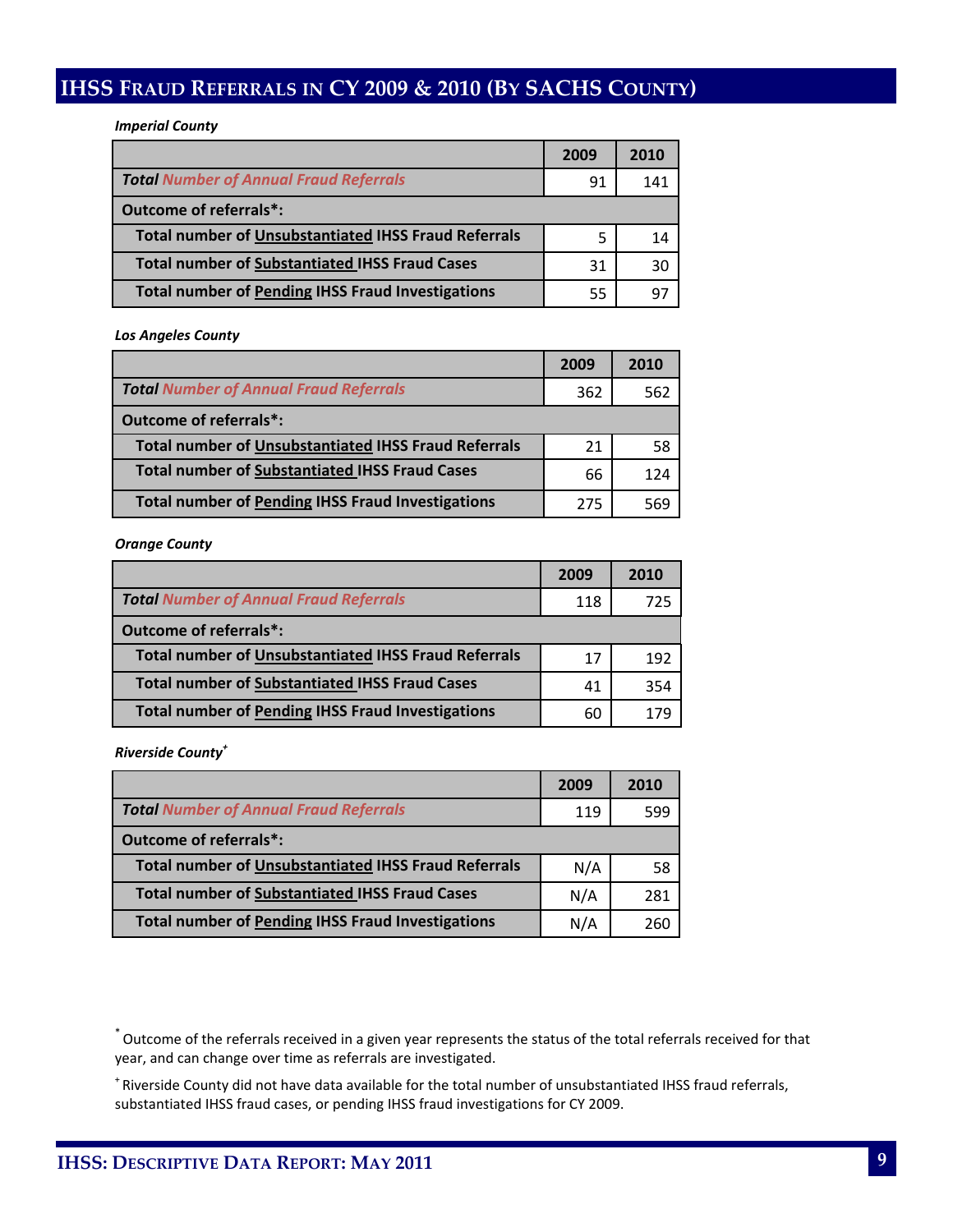#### **IHSS FRAUD REFERRALS IN CY 2009 & 2010 (BY SACHS COUNTY)**

*San Bernardino County*<sup>+</sup>

|                                                             | 2009  | 2010 |
|-------------------------------------------------------------|-------|------|
| <b>Total Number of Annual Fraud Referrals</b>               | 86    | 532  |
| Outcome of referrals*:                                      |       |      |
| <b>Total number of Unsubstantiated IHSS Fraud Referrals</b> | N/A   | 160  |
| <b>Total number of Substantiated IHSS Fraud Cases</b>       | $15+$ | 177  |
| <b>Total number of Pending IHSS Fraud Investigations</b>    | N/A   | 195  |

*Santa Barbara County*

|                                                             | 2009 | 2010 |
|-------------------------------------------------------------|------|------|
| <b>Total Number of Annual Fraud Referrals</b>               | 23   | 37   |
| Outcome of referrals*:                                      |      |      |
| <b>Total number of Unsubstantiated IHSS Fraud Referrals</b> | 5    |      |
| <b>Total number of Substantiated IHSS Fraud Cases</b>       | 5    |      |
| <b>Total number of Pending IHSS Fraud Investigations</b>    | 13   |      |

*Ventura County* 

 $\overline{\phantom{a}}$ 

|                                                             | 2009 | 2010 |
|-------------------------------------------------------------|------|------|
| <b>Total Number of Annual Fraud Referrals</b>               | 9    |      |
| Outcome of referrals*:                                      |      |      |
| <b>Total number of Unsubstantiated IHSS Fraud Referrals</b> | 2    |      |
| <b>Total number of Substantiated IHSS Fraud Cases</b>       |      | 28   |
| <b>Total number of Pending IHSS Fraud Investigations</b>    | 6    |      |

Augmented anti‐fraud efforts, including increased resources allocated to fraud prevention, detection, referral, investigation and additional program integrity efforts related to the IHSS Program (e.g. including for some SACHS counties the implementation of their unique *IHSS Program Integrity and Fraud Detection and Prevention Plans* for FY 09‐10) contributes to the large increase in Fraud Referrals for SACHS counties between CY 2009 and 2010 above.

IHSS fraud can involve the provider or the recipient or both. The major types of investigated fraud include: overstated needs; shared checks; unreported people in the home; unreported marriages; unreported deaths; and unreported in‐patient hospital stays. The major types of provider‐fraud are typically where the provider is not actually working, or the recipient is either deceased or in a hospital and thus ineligible for services. The provider will fill out a timesheet and forge the recipient's signature or force the signature of the recipient.

 $^{*}$  Outcome of the referrals received in a given year represents the status of the total referrals received for that year, and can change over time as referrals are investigated.

+ San Bernardino County did not have data available on the total number of unsubstantiated IHSS fraud referrals or pending IHSS fraud investigations for 2009. In addition the 15 substantiated IHSS fraud cases for 2009 only account for those cases that were referred to the District Attorney for prosecution, so there may be additional substantiated IHSS Fraud cases for 2009 not reflected here.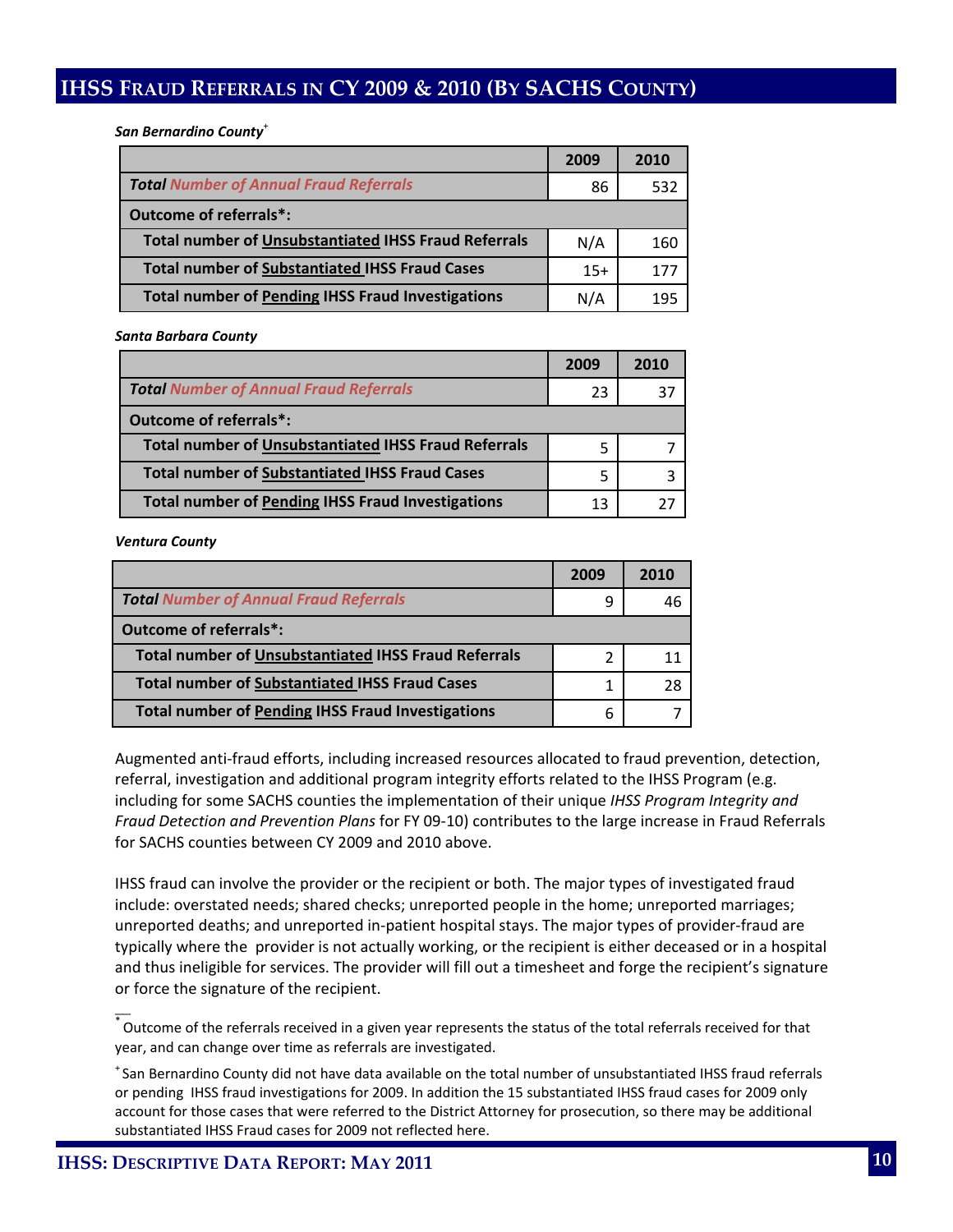#### **AVERAGE MONTHLY IHSS CASELOAD BY SACHS COUNTY IN CY 2009 & 2010**



|                       | 2009    | 2010    |
|-----------------------|---------|---------|
| <b>IMPERIAL</b>       | 5,445   | 5,411   |
| <b>LOS ANGELES</b>    | 182,614 | 177,463 |
| <b>ORANGE</b>         | 17,146  | 17,873  |
| <b>RIVERSIDE</b>      | 16,849  | 16,938  |
| <b>SAN BERNARDINO</b> | 19,908  | 19,428  |
| <b>SANTA BARBARA</b>  | 2,701   | 2,681   |
| <b>VENTURA</b>        | 3,531   | 3,476   |

 All SACHS counties except Orange and Riverside experienced a slight decrease in average monthly IHSS caseloads from 2009 to 2010.

*Notes:* There are threats to the accuracy of the average monthly IHSS caseload reported above via the CDSS IHSS Summary Data, because: (a) "Split" cases are counted more than once (under *both* Residual and PCSP); (b) Some of the data included on IHSS Management Statistics is paid data. Paid data will include payments for timesheets submitted in that month, but the payments are not necessarily for the particular month they are reported in. Statistics Report can, and often does, include payments from prior months; (c) You can have cases with authorized hours and no payroll activity, which does not mean the client is not receiving services but that the provider is holding onto their timesheets. In addition, the new provider enrollment process is also causing a delay in providers submitting their timesheets.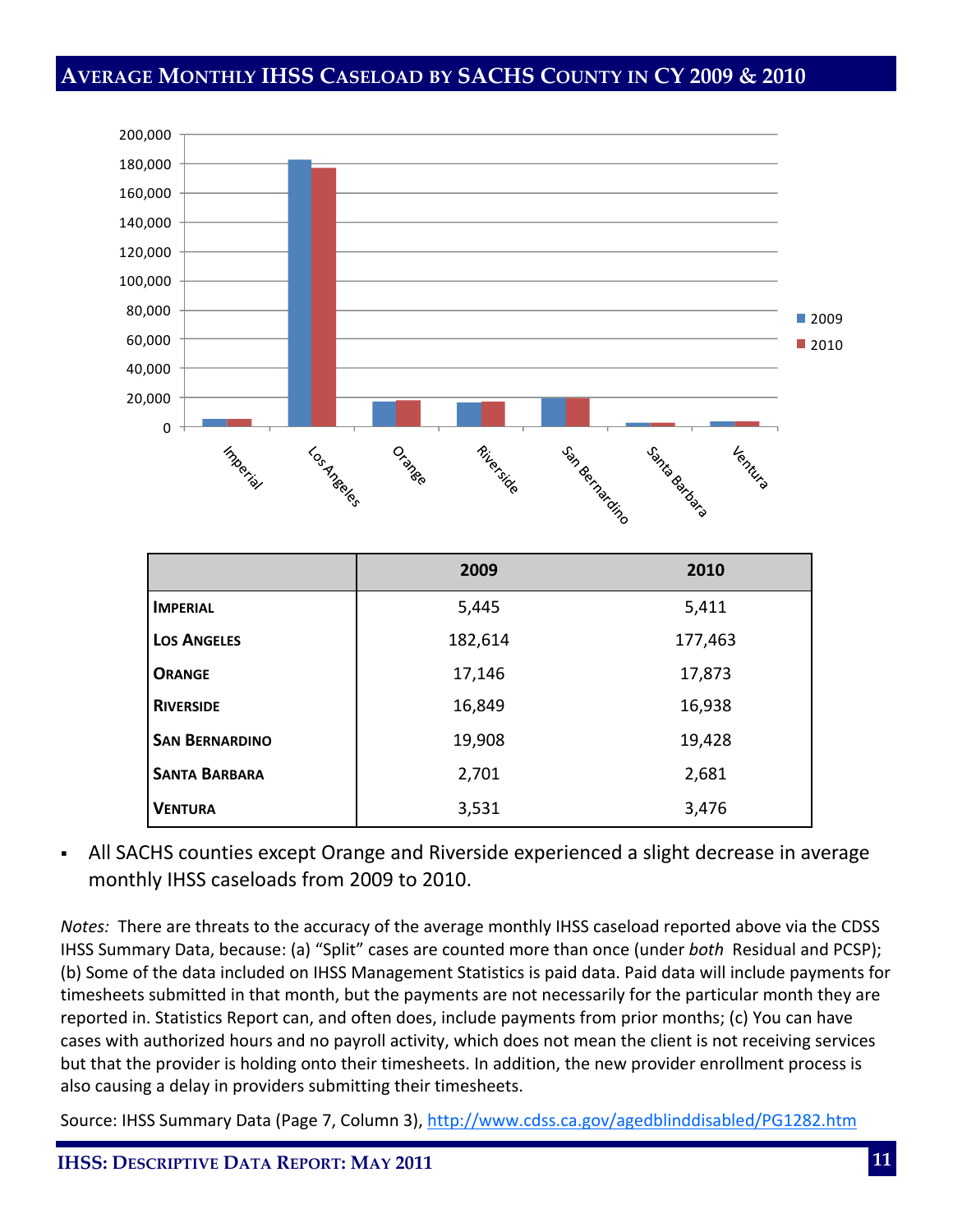#### **PERCENT CHANGE IN AVERAGE MONTHLY IHSS CASELOADS BETWEEN CY 2009 & 2010**



- California experienced a 2.3% decrease in average monthly IHSS caseloads between 2009 & 2010.
- Los Angeles (-2.8%) shows the greatest percentage decrease in monthly IHSS caseloads amongst the SACHS Counties between 2009 and 2010.
- Orange (4.2%) and Riverside (0.5%) were the only SACHS counties to show percentage growth in monthly IHSS caseloads between 2009 and 2010.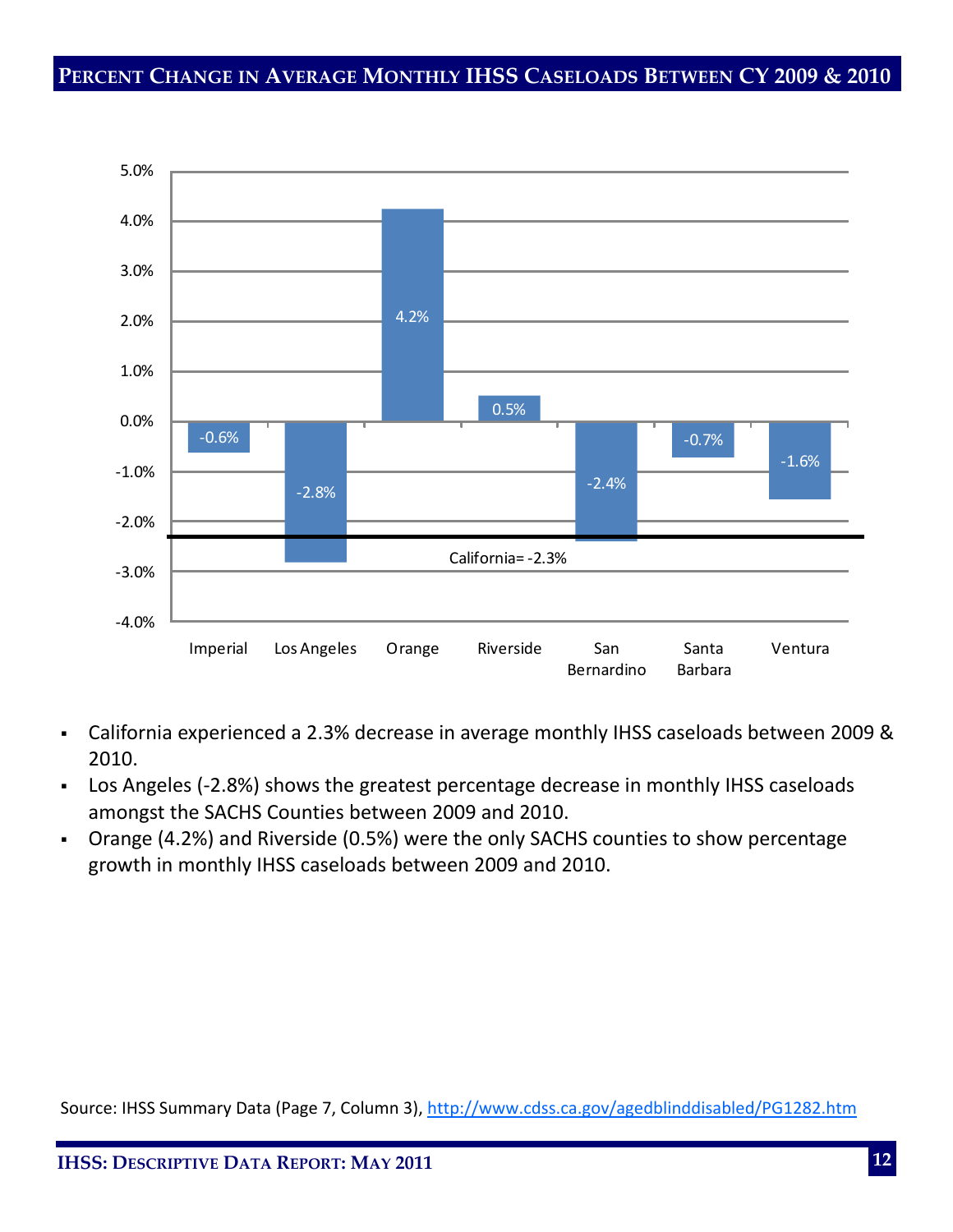#### **AVERAGE MONTHLY IHSS COST PER CASE BY SACHS COUNTY IN CY 2009 & 2010**



|                       | 2009     | 2010     | <b>CHANGE IN COST PER</b><br><b>CASE</b> |
|-----------------------|----------|----------|------------------------------------------|
| <b>CALIFORNIA</b>     | \$912.31 | \$925.45 | \$13.14                                  |
| <b>IMPERIAL</b>       | \$692.11 | \$693.57 | \$1.46                                   |
| <b>LOS ANGELES</b>    | \$816.97 | \$825.88 | \$8.90                                   |
| <b>ORANGE</b>         | \$726.19 | \$751.17 | \$24.98                                  |
| <b>RIVERSIDE</b>      | \$976.60 | \$972.72 | $-53.87$                                 |
| <b>SAN BERNARDINO</b> | \$915.38 | \$936.25 | \$20.87                                  |
| <b>SANTA BARBARA</b>  | \$938.42 | \$952.50 | \$14.09                                  |
| <b>VENTURA</b>        | \$876.14 | \$943.72 | \$67.59                                  |

- California's average monthly IHSS cost per case rose \$13.14 from an average monthly IHSS cost per case of \$912.31 in 2009 to \$925.45 in 2010.
- Ventura experienced the largest increase in the average monthly IHSS cost per case amongst the SACHS Counties with an increase of \$67.59.
- Riverside (-\$3.87) was the only SACHS County whose average monthly IHSS cost per case decreased between 2009 and 2010.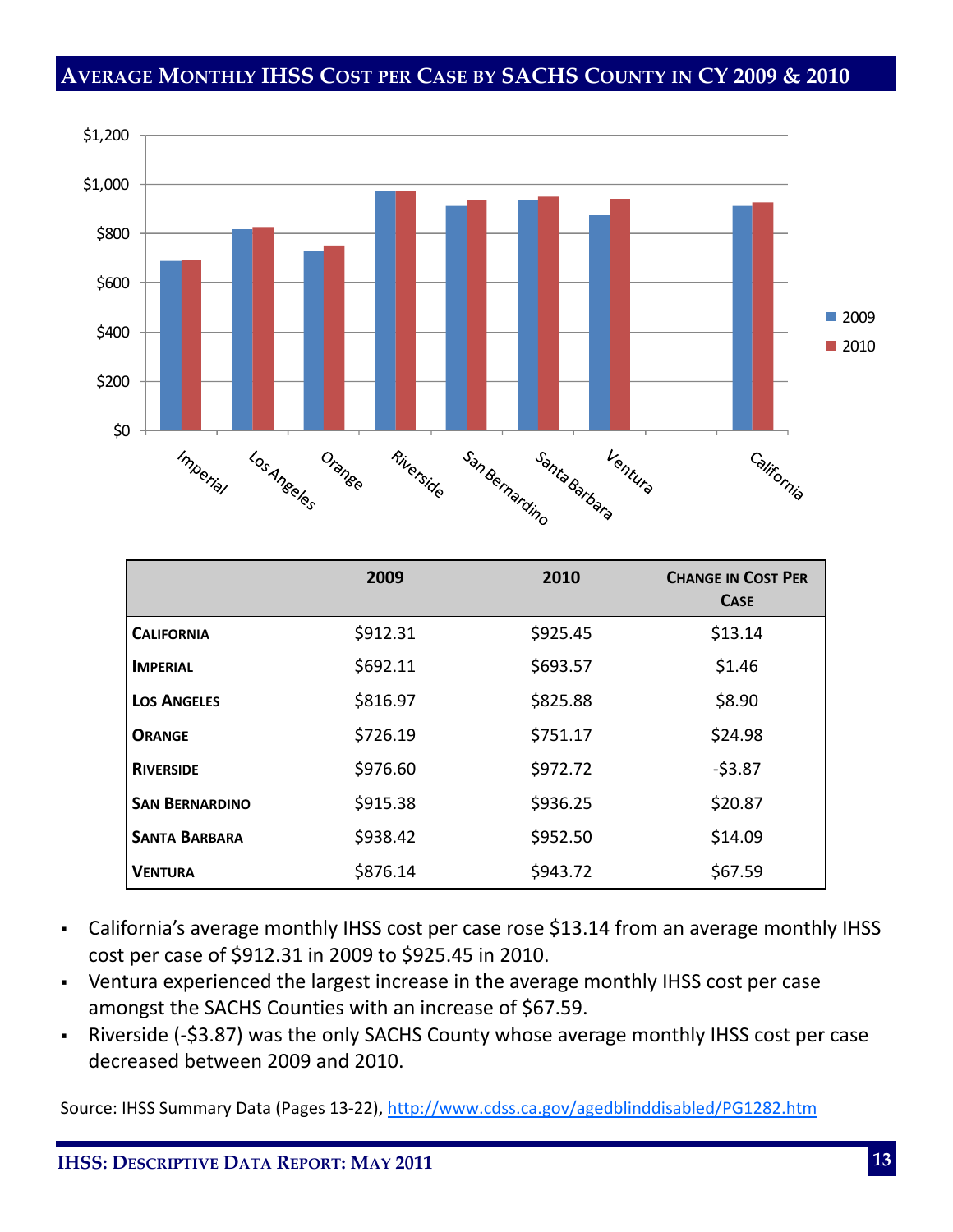#### **PERCENT INCREASE IN THE AVERAGE MONTHLY COST PER CASE BETWEEN CY 2009 & 2010**



- California experienced a slight 1.4% increase in the average monthly cost per IHSS case between 2009 and 2010.
- Amongst the SACHS Counties, Ventura (7.7%) showed the largest percentage increase in the average monthly cost per IHSS case between 2009 and 2010.
- Amongst the SACHS Counties, Riverside (‐0.4%) showed the only percentage decrease in the average monthly cost per IHSS case between 2009 and 2010.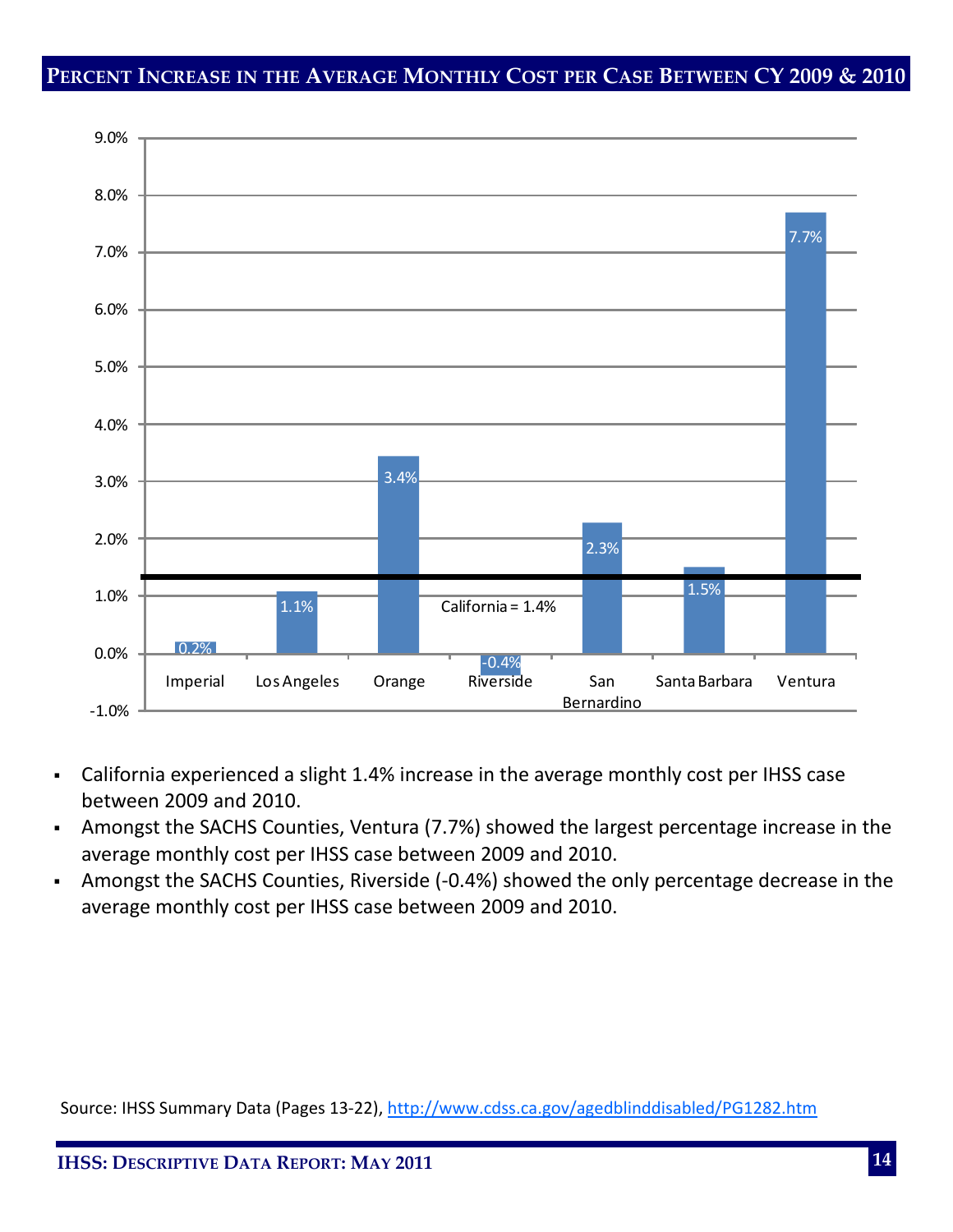#### **AVERAGE MONTHLY PAID HOURS PER IHSS CASE BY SACHS COUNTY IN 2009 & 2010**



|                       | 2009 | 2010 | <b>APPROXIMATE CHANGE</b><br><b>IN HOURS</b> |
|-----------------------|------|------|----------------------------------------------|
| <b>CALIFORNIA</b>     | 86.7 | 87.6 | $+1$                                         |
| <b>IMPERIAL</b>       | 71.6 | 71.3 | $\Omega$                                     |
| <b>LOS ANGELES</b>    | 83.5 | 84.3 | $+1$                                         |
| <b>ORANGE</b>         | 74.6 | 75.3 | $+1$                                         |
| <b>RIVERSIDE</b>      | 87.8 | 87.6 | 0                                            |
| <b>SAN BERNARDINO</b> | 93.1 | 95.1 | $+2$                                         |
| <b>SANTA BARBARA</b>  | 84.1 | 87.5 | $+3$                                         |
| <b>VENTURA</b>        | 86.8 | 93.3 | $+7$                                         |

- California's average monthly hours per IHSS case slightly increased from 2009 to 2010 to an average monthly hours per IHSS case of 88 hours.
- There was a change in monthly hours per IHSS case for all SACHS Counties. Ventura County had the greatest increase in hours (6.52) and Imperial County had the greatest decrease (‐0.29).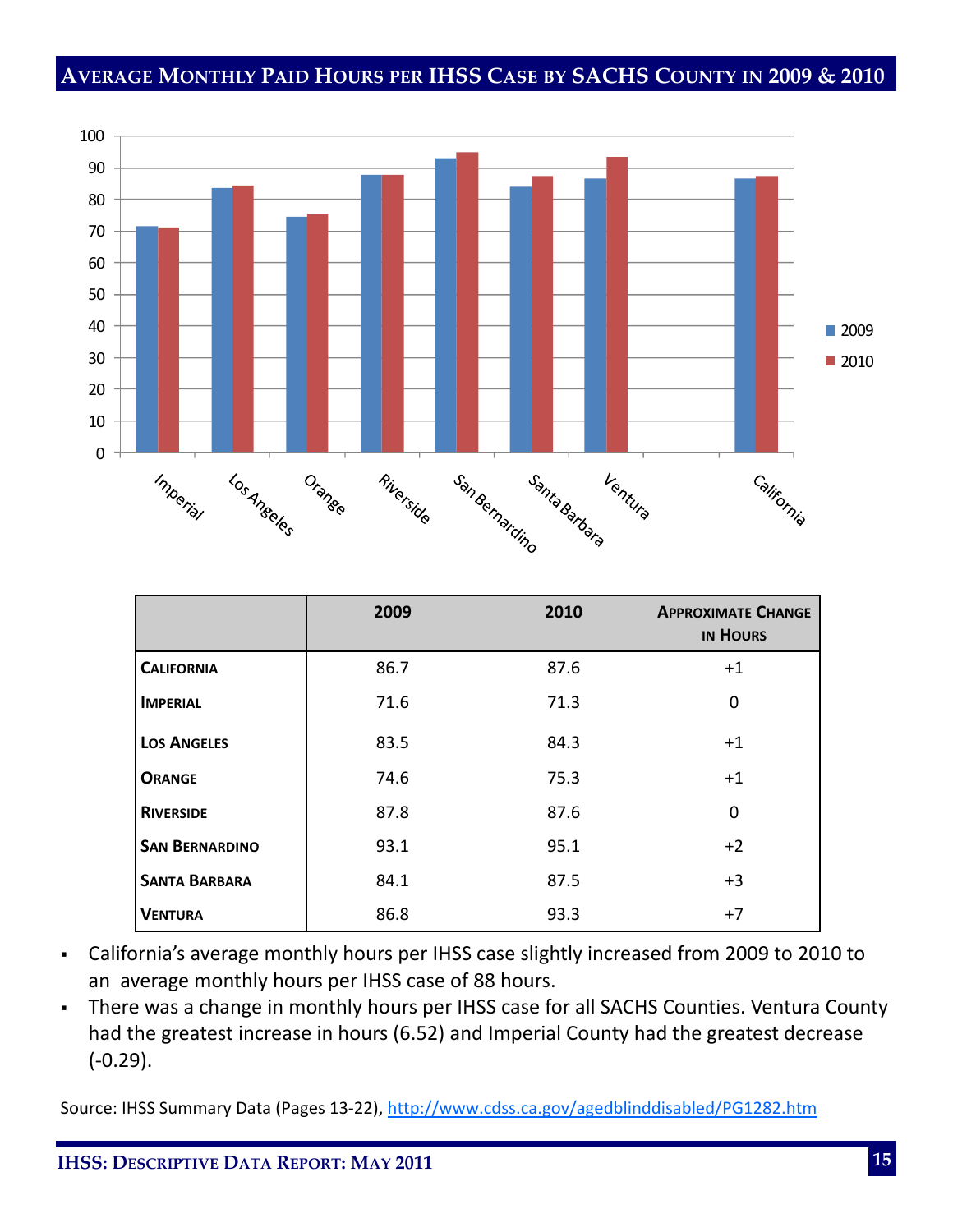#### **PERCENT INCREASE IN AVERAGE MONTHLY PAID HOURS PER CASE BETWEEN 2009 & 2010**



- California's average monthly hours per IHSS case increased by 1% from 2009 to 2010.
- Among SACHS Counties, Ventura experienced the largest growth of monthly hours per IHSS case (7.5%); and Imperial experienced the greatest decrease of monthly hours per IHSS case (‐0.4%).